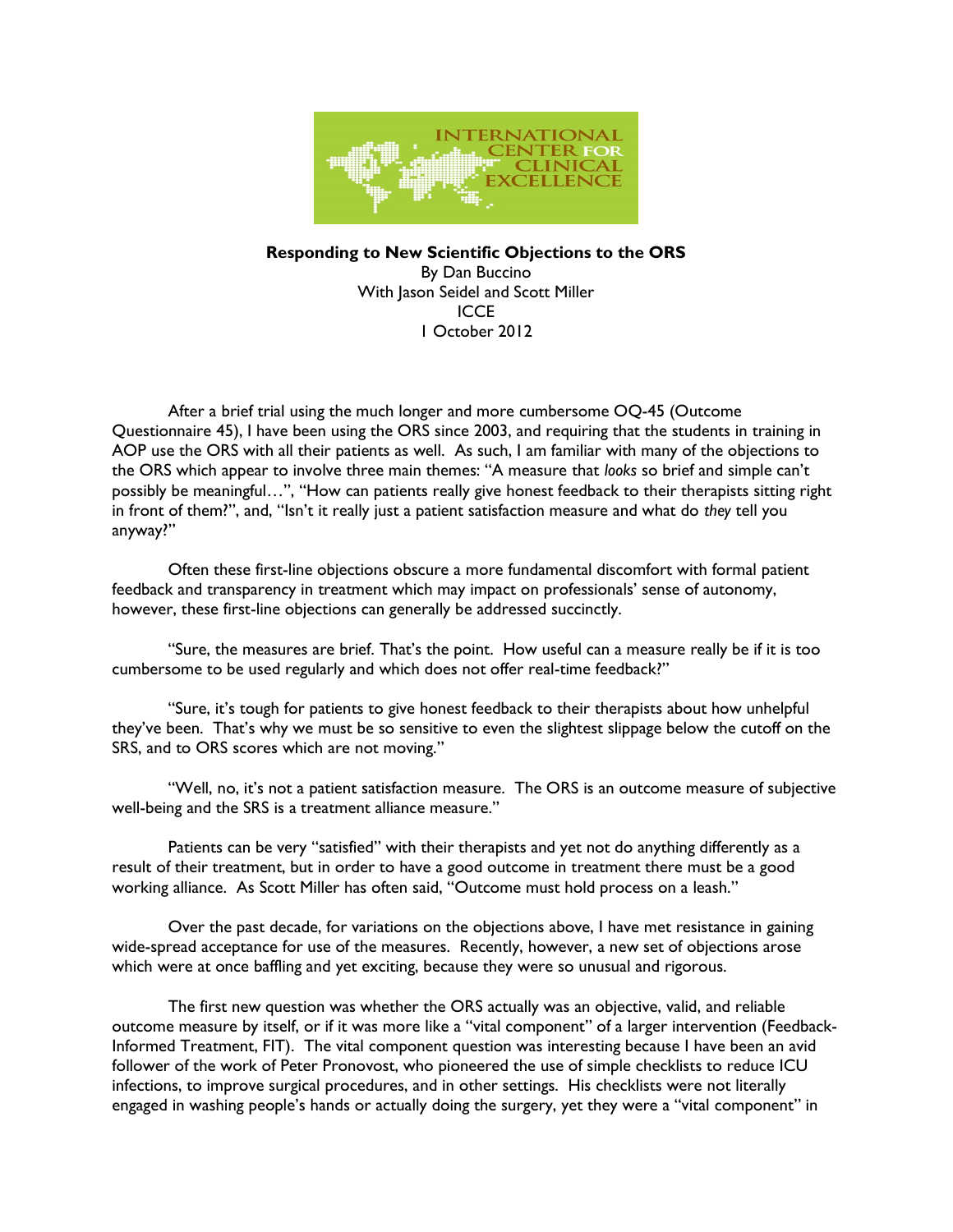ensuring that everyone was, say, washing their hands, in improving outcomes, and reducing morbidity, mortality, and costs.

 In submitting a PCORI grant application recently, I was asked if the ORS was a measure of an intervention or an intervention itself. If we get funded, we will be able to answer that question very rigorously because we designed our study to demonstrate that it is both. But, given that, initially, I was stumped about that question (Is the ORS an outcome measure or an intervention?), I consulted Jason Seidel, PhD, a Senior Associate of the ICCE, and Scott Miller, PhD, a founder of the ICCE, who know well the psychometrics of the ORS.

Dr. Seidel's lightly-edited responses follow:

 "The ORS IS an outcome measure by itself. It measures subjective well-being. AND, the ORS is part of FIT (though not required in FIT; any outcome measure could be used as part of FIT).

 "The systematic tracking of outcomes and collecting both outcome feedback and process feedback (i.e., FIT) is certainly an EBP (it practically defines EBP! And has been designated as an EBP by SAMSHA.) regardless of the system of feedback one uses (OQ, CORE, SRS, WAI, ORS, HAQ, "ALERT", "SIGNAL", "Clinical Support Tools", etc).

 "The ORS (i.e., outcome assessment) is both a measure providing data AND it's an intervention affecting the data themselves (Why do we have to choose one or the other?). Lambert and colleagues amply demonstrated this years ago when they looked at the differences between patients simply providing the data--filling out an outcome measure (but not giving it to their therapist), and clinicians actually seeing the results so they could use it as feedback, providing the data also to patients, and introducing 'signal' advice alerting clinicians to potential risks to the clinical outcome. Lambert et al found that the more data and prompts to action therapists received, the better their patient outcomes, and that patient outcomes improved further when patients themselves were aware of their own feedback responses and trajectories of change in treatment."

 After further discussion, my collaborators were willing to accept that perhaps the ORS could be a vital component of a FIT intervention, but not that the ORS could be an objective measure of outcome on its own.

Again, I consulted Jason Seidel, whose response follows:

 "So, we can accept it as an intervention, because we can't understand how it can simultaneously be part of the intervention and the measurement of the outcome of the intervention...? We're okay with a FIT intervention even if there's no measure of that intervention's worth? It sounds like the vaunting of EST/EBP as a theoretically universal good over and above the actual impact of the EST on the real people served in an actual clinic. It's scientism over science.

 "This reasoning seems a bit bizarre to me: on the one hand, there is doubt about the content/construct validity as an outcome variable so it has less value, but on the other hand your judgment that it improves a process variable gives it value? Why is it good that you judge that it improves the alliance if their judgment is that there's no valid measure of its actual impact on the outcome of service?"

 The second, new question had to do with the psychometrics of the ORS itself. My collaborators had actually read the supporting literature and were asking legitimately rigorous questions.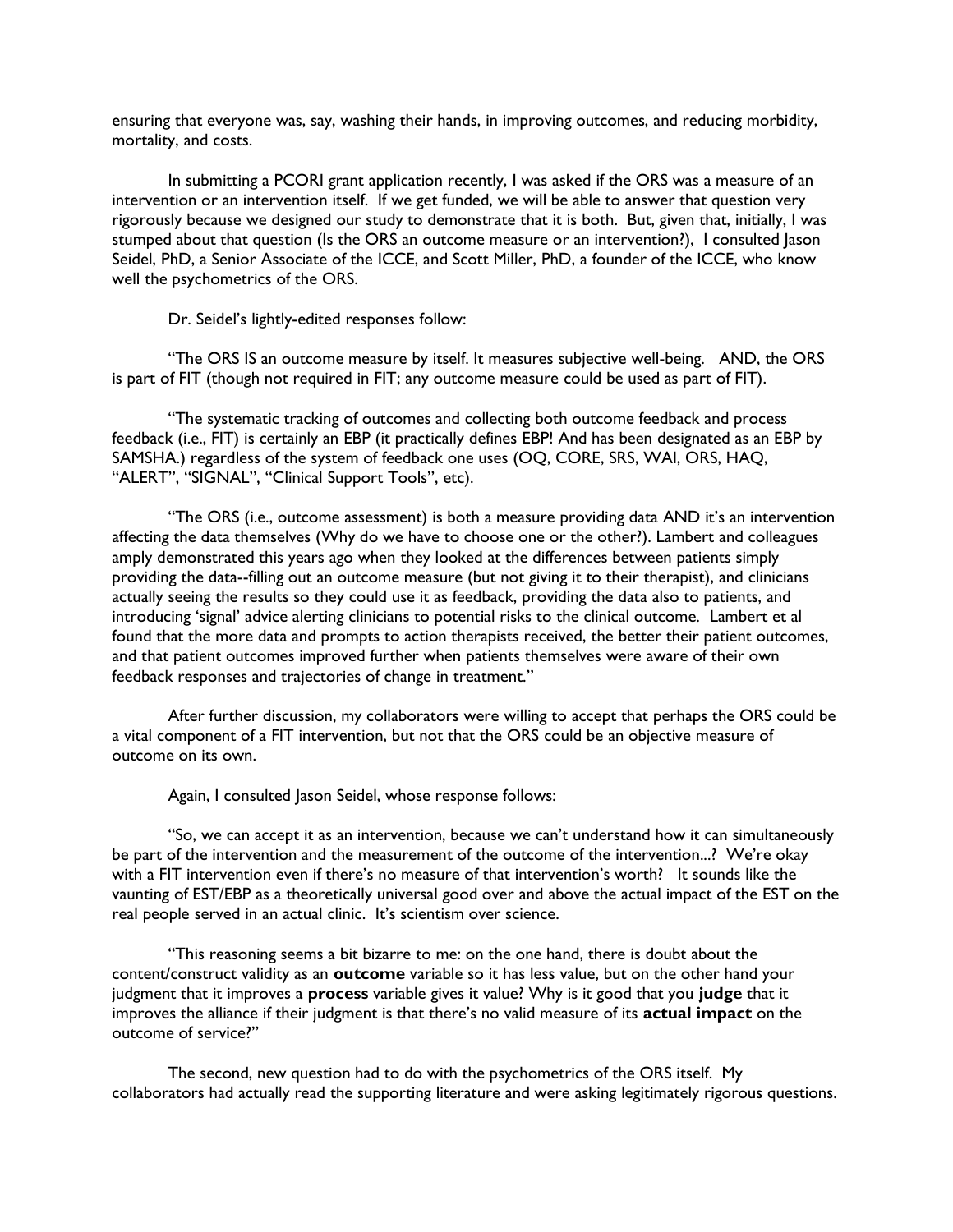For instance, since the measures were developed by Scott Miller and Barry Duncan, and since many of the studies on the ORS were done by them, doesn't that introduce some bias into the evidence? (The psychotherapy outcome literature is full of this sort of bias. FIT can now be dismissed as being biased the way many of the EBPs have been shown to be biased since many of the RCTs showing benefits of a particular model were actually done by the developers of particular models of treatment under study.)

 A further question ran as follows. Since we have been using the measures with a generally hardto-reach, urban population of patients with enduring mental illness, and had proposed to continue to do so, they asked whether the measures had been adequately content- and construct-validated with a similar population. Although the ORS was derived from the OQ45, and the OQ45 had been validated on a clinical population, in the initial ORS and SRS validation studies there was concern that the ORS had only been given to college students and not to a clinical population, and that ORS scores in a clinical population were not compared to "gold standard" OQ45 scores in a clinical population.

 My collaborators were willing to grant that there is substantial face validity to the ORS as a global measure of distress and subjective well-being, but were concerned about its content and construct validity in a clinical population, especially a clinical population with enduring mental illness, as opposed to an EAP population or a family services agency population or a population of couples in treatment or a European population of holocaust survivors, which were some of the clinical populations where the ORS had been validated.

 "The Campbell & Helmsley (2009) study (see especially table III) does demonstrate concurrent validation of the ORS on a clinical population of patients in a clinical setting referred for mental health care from a health care setting. Anker et al (2009) also demonstrate construct validity, " reported Jason Seidel of the Icce.

 Breukers et al (2010) in a largely untranslated Dutch study did use the ORS in a clinical population with patients with mental illness and found that the ORS correlated very well with the SCL-90 with a reliability alpha of  $r = -0.63$  (with  $p < 0.05$ ) on SCL total score with ORS total score. This study which demonstrated construct and concurrent validity in a clinical l population of mental health consumers led to the ORS being designated a prime outcome measure for psychological treatment in the Netherlands.

Again Jason Seidel continues:

 "There is perhaps too much emphasis in the literature on Cronbach's alpha as a measure of reliability. We are often falling short in the research to nail down these important issues in a smart way. I like the criticism—we need more rigor and accountability. I agree that we need to answer questions about validity and reliability and many of these questions have NOT been properly answered. But science is a progression of incremental knowledge.

 "The latent variable in the ORS is (subjective) well-being. There is actually no way to measure that or any other subjective experience. There are always intervening variables and huge amounts of error, misdirection, bias, and bad assumptions. Should we just give up, then?

 "Remember Plato's Republic? We only get at shadows of Well-Being. We use scientific methods to increase the closeness of the shadows to the Truth. That's all we can do. We've scratched the surface of concurrent and criterion-related validity. There's more to be done. I think the "outcome measure" versus "intervention" forced dichotomy is a limitation of our conceptual ability. It's BOTH.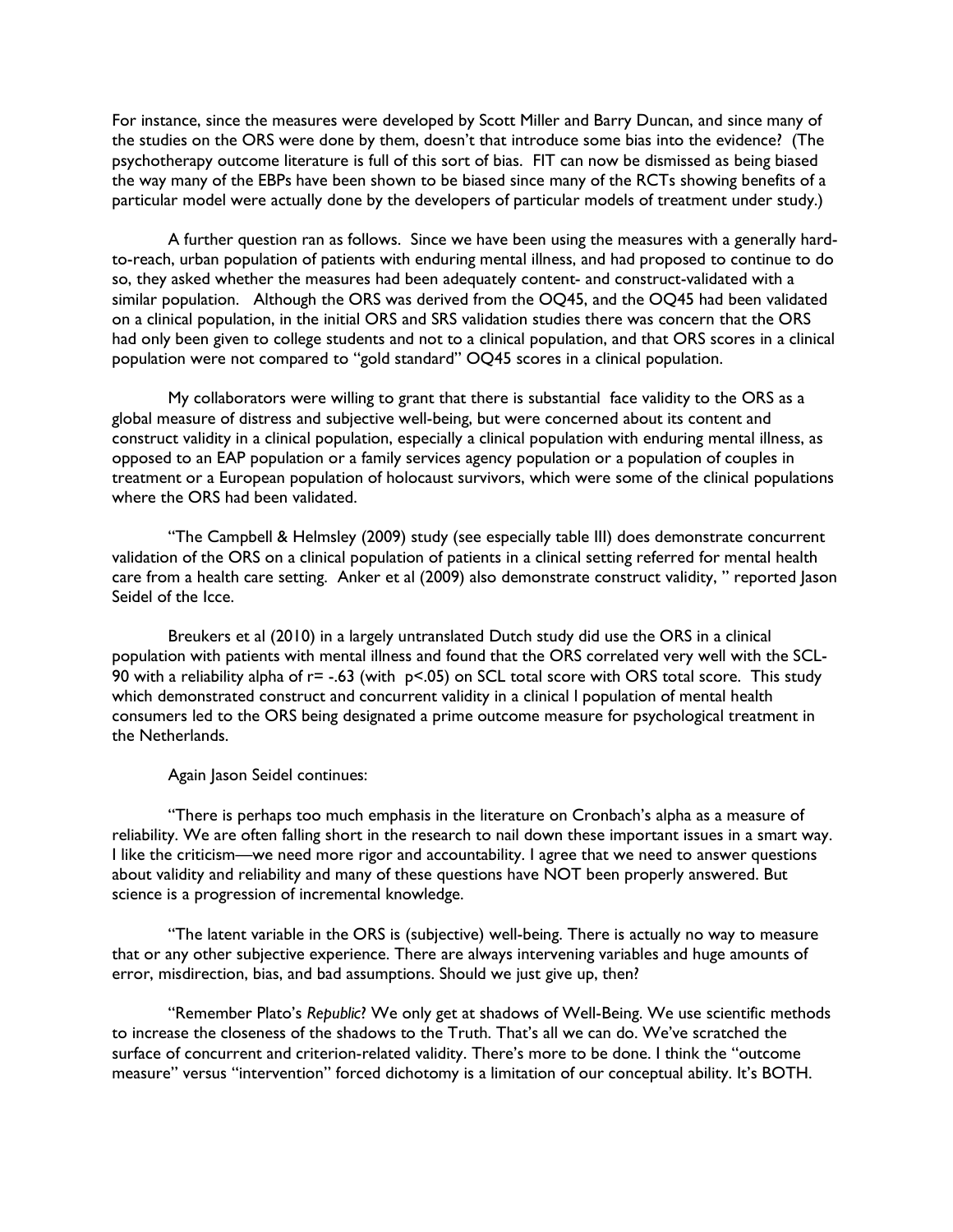"Part of our dilemma here may reflect a diminishment of the nature of the instrumental measurement of subjective experience, no sensitivity to the reality of time cost, or how one can feasibly estimate the clinical change of a wide, shifting, overlapping, subjective range of clinical phenomena in the brief amount of time that actually makes the whole venture possible.

 "This is what surprised me about (the very prominent EBP proponent) David Barlow's comments on a recent American Psychological Association panel - that he seems to now have a strong grasp that the local impact of the EST/EBP must be measured, and it should not be a faith-based process (faith in a local result based simply on the existence of a distant result when we KNOW that the larger variable--percentage-wise--is the here-and-now therapist, not the therapeutic method). Barlow gave as one example Atul Gawande's story about the radically different results with Cystic Fibrosis among two different hospitals that monitored their outcomes; one simply did a better job implementing the standard care (EBP) that everyone at all hospitals was trained in.

"Here is Barlow's quote from his discussion at the APA panel:

"One of the issues--and I find this particularly true for those of us in psychology--is we all sit around and wait for the perfect measure. We say 'Well, I don't know; that one's not quite right,' and 'I know psychometrics and, well, the reliability could be a little higher or this could be or that could be...' or 'After all it's just self-report and we know the problems with self-report' and that kind of comment. But we just can't do that. We have to go with something, and in the doing-in the using-is when it's going to get better by our shared experience. We can't sit back and wait for the perfect measure, I don't think. In terms of these two types of research, we need both kinds of research. We need the clinical utility or practice research; and we need the efficacy studies. The efficacy studies can establish the causal relationships. The practice-based research can tell us: Does it make any difference whether you do this or not? Is it going to be useful? Is it going to be feasible? Is it going to be generalizable?"

 This is precisely what the work of Peter Pronovost seems to point us toward. That we need to do more healthcare delivery and services research, more comparative effectiveness research, more outcomes optimizing research, and more applied research on the discovery of practical know-how.

 Utilizing highly feasible measures like the ORS with robust face-validity and adequate contentand concurrent-validity, can help us generate more practice-based evidence of our own effectiveness, rather than resisting the call to transparency or arguing about the psychometrics of the measures.

 A century ago, surgeons didn't think it was necessary to wear gloves in the operating room. After William Halsted at Hopkins was able to demonstrate that simply wearing gloves dramatically reduced post-operative infections, morbidity, mortality, and cost, OR staff began wearing gloves. Wearing gloves doesn't help you perfect your technique on a pancreaticoduodenectomy, but it does help more patients survive them. The ORS is like a surgical checklist or surgical gloves: they don't do the therapy, but they are a simple way to gauge effectiveness and identify patients at risk of null outcome (or post-op complications).

 Given Liz Pfoh's summary recommendations for time and resource efficient outcome measures, which are clinically feasible and meaningful, coupled with the need to facilitate low-cost data entry and analysis, the ORS meets the standard of reliability and validity, and utility and feasibility, and MyOutcomes.com offers an elegant solution to minimize paper data collection and entry. MyOutcomes has extended its final offer of a free trial for us only through October 2012. Now may be the best time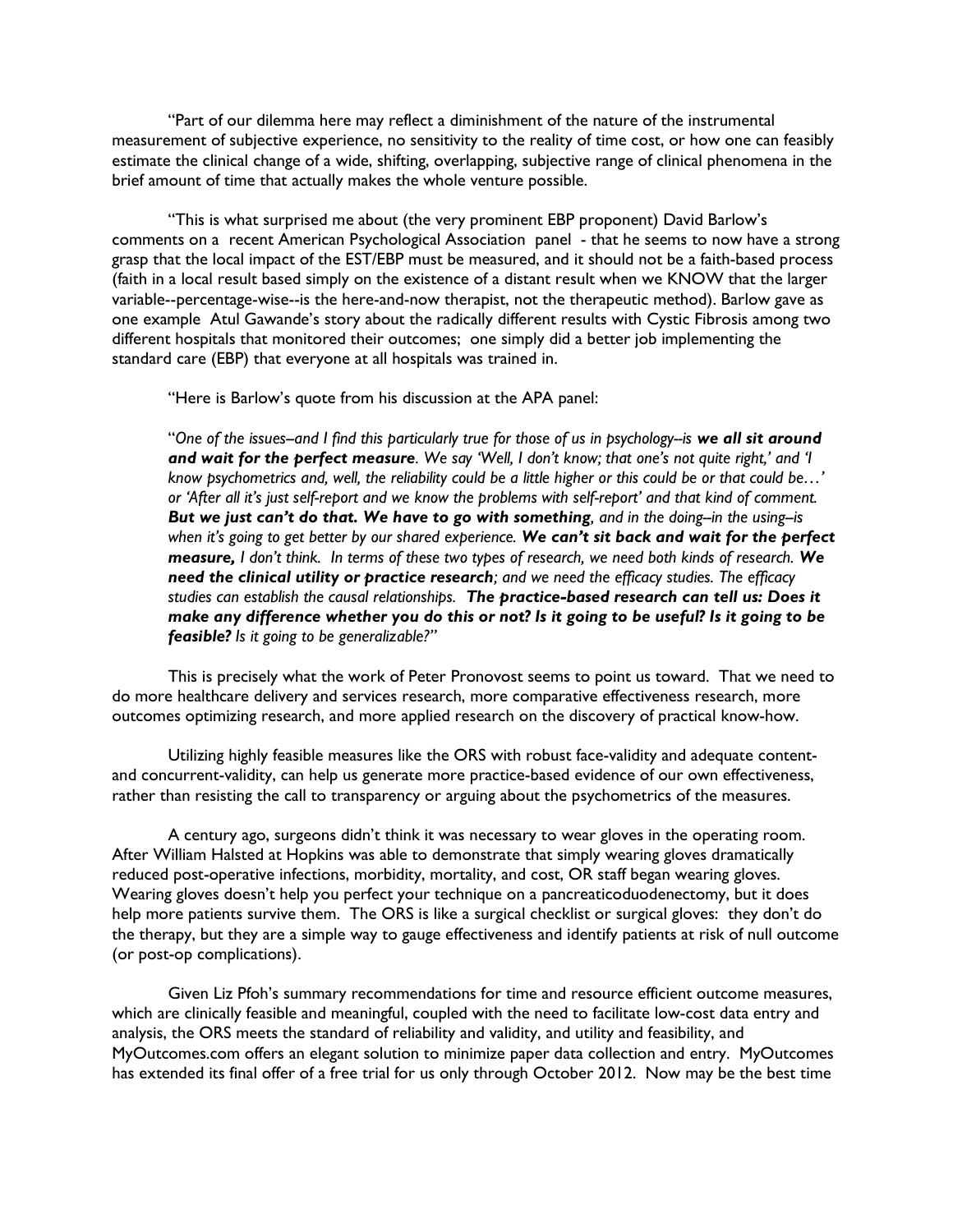to build on our AO results pilot project and utilize the its more robust features of MyOutcomes, including especially its capacity to flag cases at high risk for null outcome.

 I have also attached a staff member's reflections on using the ORS for a more qualitative commentary on its utility.



## The Use of the ORS and SRS from a Therapist's Perspective

This is the progress summary chart for "Ms. H" over 32 sessions. Sessions span from 1/4/12 to 8/16/12.

## Case of "Ms. H"

Ms. H is a 29 year-old, single African American woman who has been a patient at JHBMC CPP since June of 2010. Both of the patient's parents were IV drug users and each died of AIDS, her father when she was in  $5<sup>th</sup>$  grade, and her mother when the patient was 19 years old. Ms. H completed some college, but dropped out around the time of her mother's death. Pt. is not working and has been on disability since 2008 and lives with her grandmother and younger sister. Ms. H's psychiatric treatment began in 2000 following a suicide attempt. Pt. has had a number of psychiatric admissions for suicidal thoughts or attempts in the years following and has had a number of outpatient treatment providers. Pt. is currently coming to therapy on a weekly basis and attends Bayview's PRP. She has been diagnosed with the following: MDD, recurrent, severe with psychotic features, Eating Disorder NOS, and Borderline Personality Disorder. Ms. H was transferred to this therapist in December 2011 following a 4-month stay in IOPA after previous therapist left following the birth of her child.

The ORS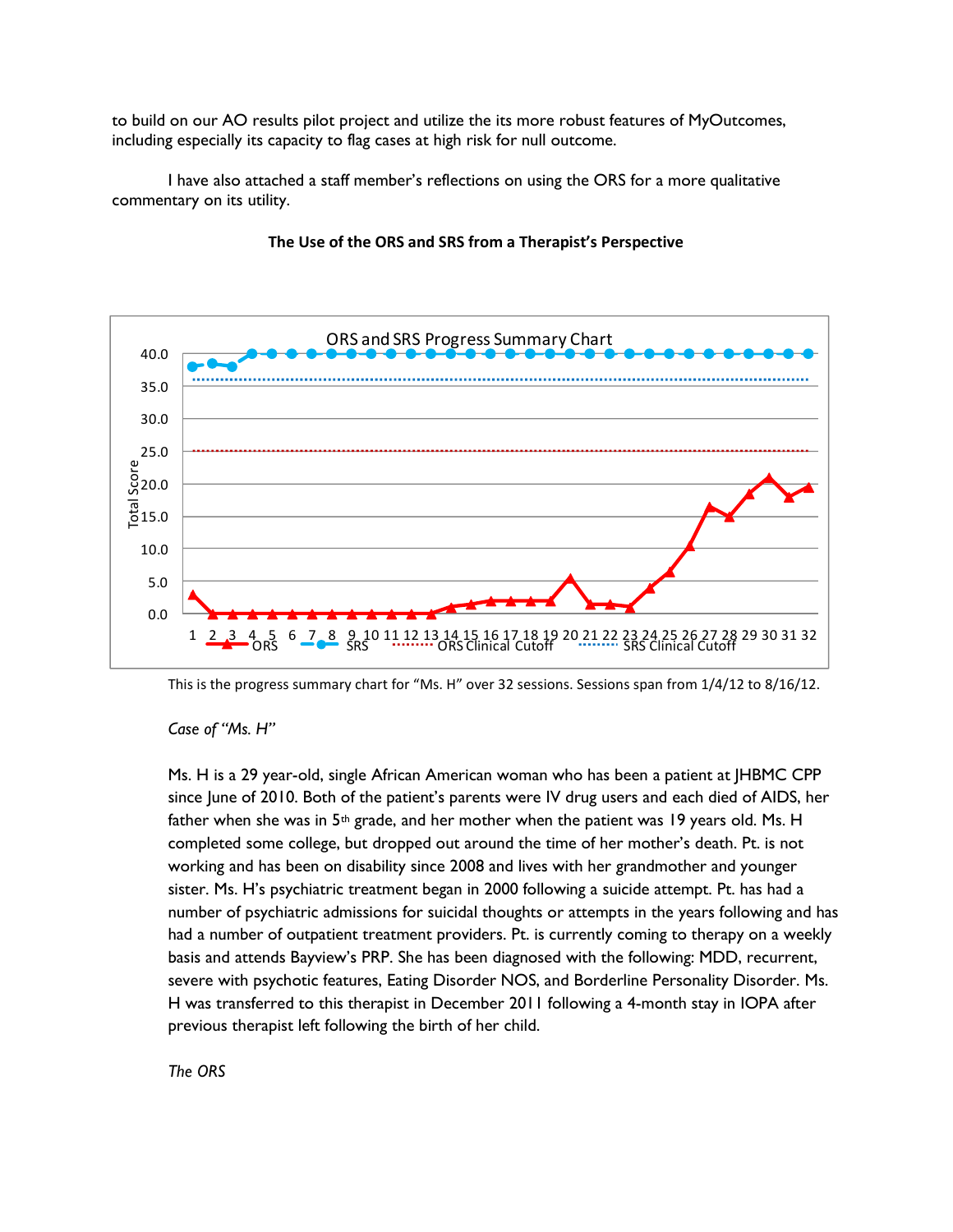When I started working with Ms. H in December she would consistently rate herself low on the ORS. At the time she would report "low mood" and express a lack of motivation. In March 2012, Pt. noticed an increase in suicidal thoughts and requested to go back to intensive outpatient services, but instead agreed to meet with this therapist twice a week. By the end of March, Ms. H was beginning to report increased stability and had been making more healthy decisions. This therapist had pointed out that Pt. continued to report "0" across the 4 subscales and asked whether she could report some improvement. Pt. increased her rating to "1" on the Interpersonal Scale and Therapist and Pt. discussed why that was. By mid-April, Ms. H had begun a new relationship, had started going to the gym, and had expressed a desire to return to community college. This therapist pointed out that she had clearly made improvements and talked to Pt. about how she rated herself. Ms. H's ability to notice and rate her own progress had become an important topic in therapy as it is intertwined with her self-concept and negative thinking. It also became relevant to the discussion about what being "well" means. Ms. H returned to weekly meetings, has increased her participation at PRP, and is in the process of preparing for a work program. Most notably, she expressed that she has found her will to "live" and has become more motivated to pursue a life where she is "independent."

## Feedback-Informed Treatment (FIT)

As a new therapist with an interest and openness to research, my supervisor asked that I participate in a pilot study of FIT using the Outcome Rating Scale (ORS) and Session Rating Scale (SRS) during my sessions. At first, I was apprehensive and skeptical about administering the SRS because I was concerned that it might make patients uncomfortable to rate my therapy skills, but I soon created a different thought process around it. For one, it was OK for patients to rate the sessions because it let them know that I wanted their feedback and that I could handle it. Also, I explained that we both had a responsibility to creating a helpful session. While my job was to offer a non-judgmental and safe environment, it was the patient's job to bring up important and relevant topics. Therefore, the SRS only added to the discussion about how we could both improve the quality of the session. Plus, when a patient rated the session less favorably I felt like I was able to model how to handle criticism, and I think this helps to reinforce the trust between therapist and patient. Overall, patient feedback has been positive or neutral. Many patients take it very seriously. I have one patient in particular who uses it as a time to reflect on how she made use of the session.

While the SRS provides reliable and useful feedback, I have found the ORS to be even more valuable to the therapy process. From the very first session, the ORS ratings provide a baseline measurement of patients' perceived functioning and it leads the way to a variety of different conversations pertaining to patients' goals. When I introduce it, I explain that the instrument is intended to help us measure progress and understand what is helpful. Sometimes patients have difficulty evaluating their progress, especially when they experience chronic dysthymia, and the ORS immediately begins to help patients learn to recognize improvements. On the other hand, some people consistently rate themselves high, which provides information about their readiness for treatment, comfort with discussing negative topics, and perhaps comfort in the therapeutic relationship.